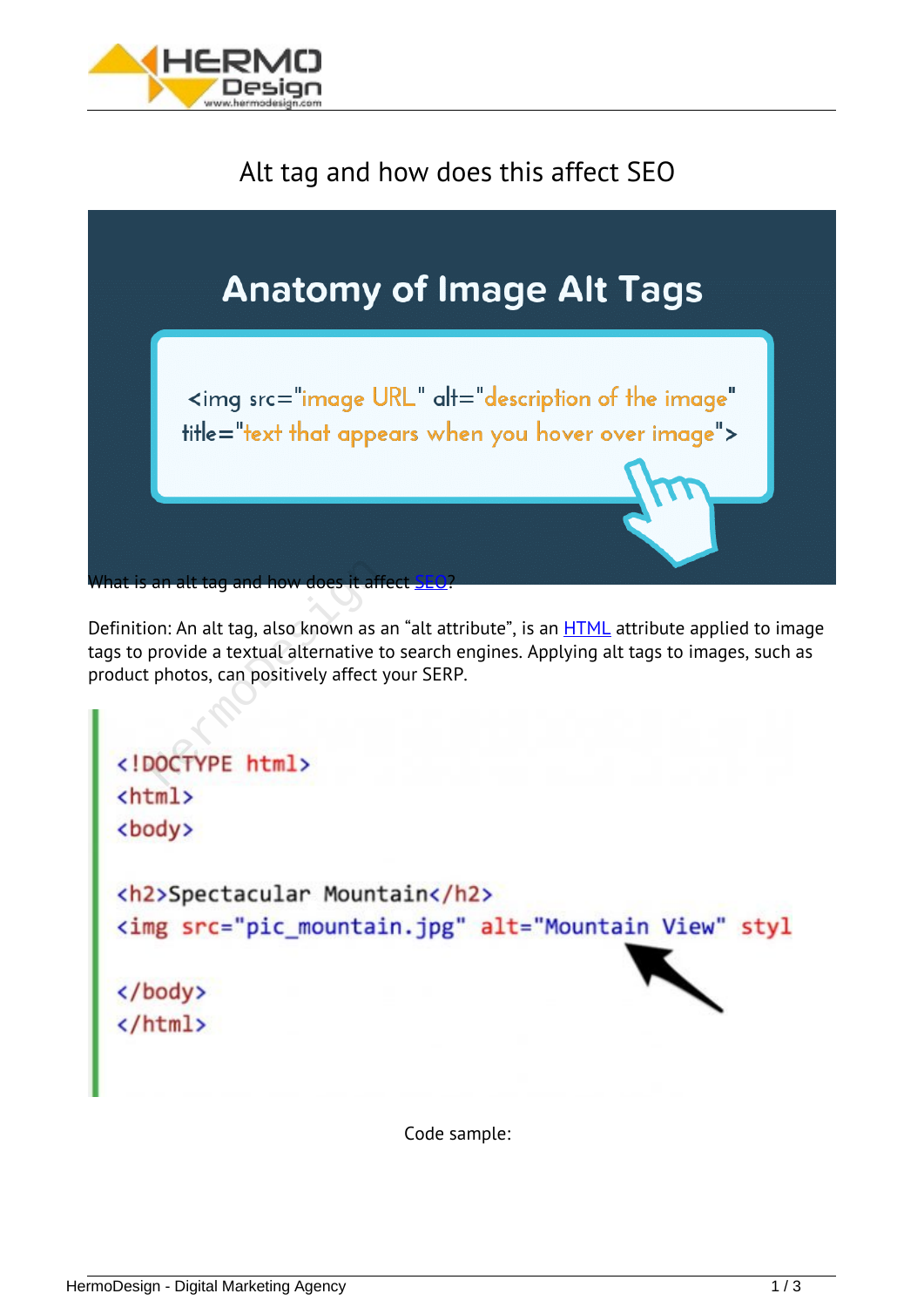

## *What is the purpose of alt tags?*

*Search engines and other robots cannot interpret or understand the meaning of images although images can play a crucial role in the way a particular website is interpreted. Alt tags address this by providing a textual description that search engines can understand. When Googlebot or other crawlers browse the page, images with properly formatted alt text help to better index the page and give it a better place in search results.*

| <b>ATTACHMENT DETAILS</b>    |                                                                                                     |
|------------------------------|-----------------------------------------------------------------------------------------------------|
|                              | people-1.jpg<br>September 14, 2016<br>98 kB<br>$503 \times 280$<br>Edit Image<br>Delete Permanently |
| URL                          | http://mediatraining.mslgi                                                                          |
| Title                        | Melody Kimmel                                                                                       |
| Caption                      |                                                                                                     |
| Alt Text                     | Melody Kimmel                                                                                       |
| Description                  | Media training,<br>Presentation training,<br>Message training,<br>i.                                |
| Required fields are marked * |                                                                                                     |

*In that sense, alt text offers you another opportunity to include your target keyword. With onpage keyword usage still pulling weight as a search engine ranking factor, it's in your best interest to create alt text that both describes the image and, if possible, includes a keyword or keyword phrase you're targeting.*

*Alt tags are also useful for users who view the webpage on screen readers or browsers that cannot process images.*

 *Share on Facebook*

 *Tweet*

 *Follow us*